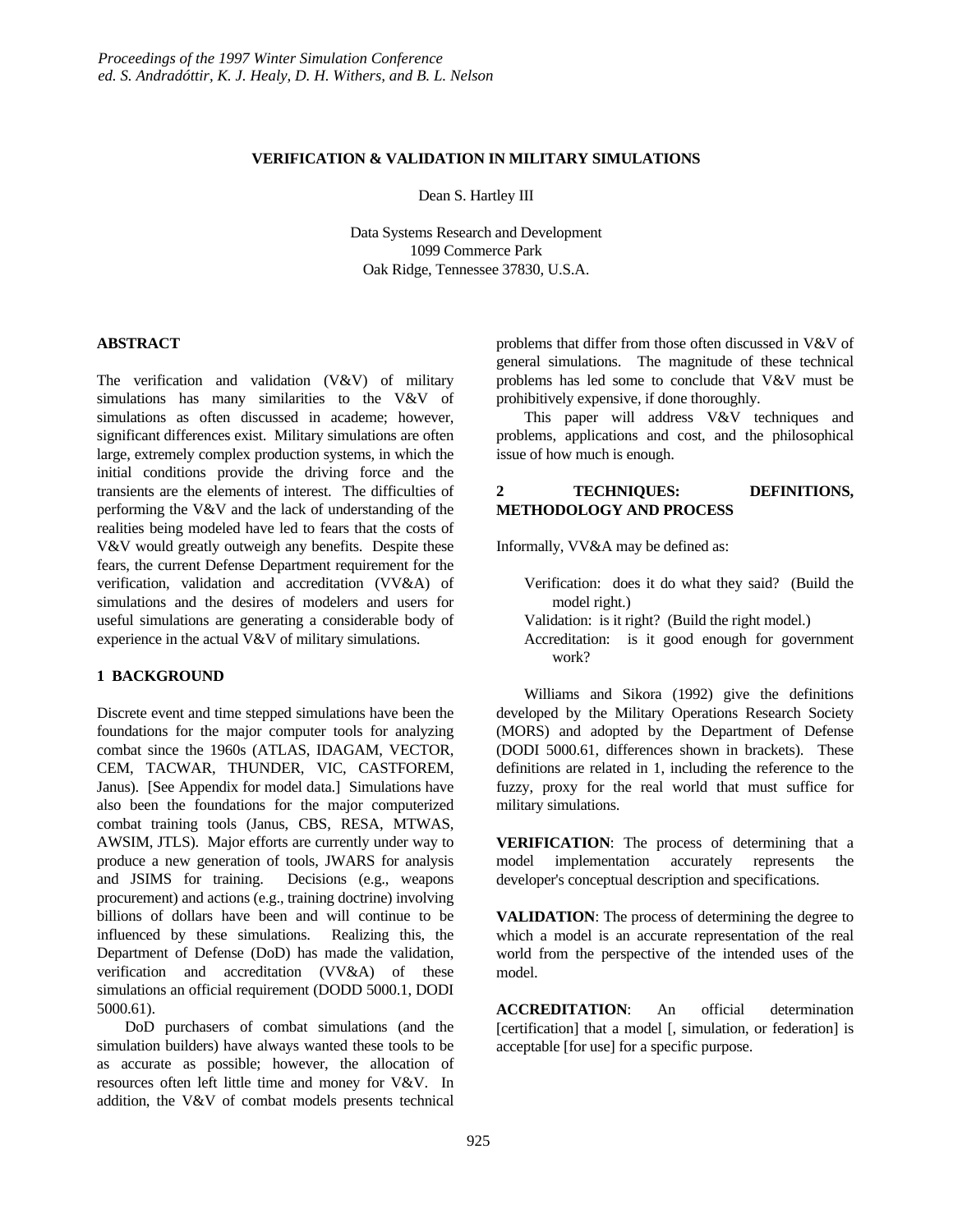

Figure 1: V&V Relationships

Averill Law and David Kelton (1982) wrote, "One of the most important problems facing a real-world simulator is that of trying to determine whether a simulation model is an accurate representation of the actual system being studied, but a review of the validation literature indicates that relatively little has been written on this subject. Furthermore, what has been written is often philosophical in nature rather than in the form of practical recommendations."

Several authors have worked to improve this situation. Methodologies have been defined for V&V of general simulations: Naylor and Finger (1967), Schrank and Holt (1967), Kostelski et al. (1987), Balci

(1989), Gross (1996), and especially Sargent (most recently 1996). Additionally, Whitner and Balci (1989) and Balci (1996) have developed taxonomies of the V&V methodologies. Some authors have discussed the procedural aspects, including the need to begin V&V at the beginning of the simulation project and the need for V&V of the data (Carson 1989).

Francis Hoeber (1981) wrote, "As in most cases large [military] models, validation of the [particular model] turns out to be virtually impossible at a level that will satisfy critics as well as users." "...the Air Force appears to believe that the [model] has conceptual, or face, validity." Sikora and Williams (1997) find the situation to be considerably better now.

There has been work done on the methodologies appropriate for V&V of military simulations: Banks (1989), Gaver (1992a, 1992b), Giadrosich (1992), Henderson (1992), Metzger (1992), and Chew (1997). Cynamon (1992) has addressed the parts that documentation and configuration management play in V&V. Seglie and Sanders (1992) discuss accreditation. Paul Davis (1992) has done an admirable job of pulling much of this together and producing a taxonomy of military VV&A methodologies. Hartley and Whitley (1996) and Stanley (1997) add the dimension of V&V of data to the picture. 2 builds on Davis' taxonomy, adding the data dimension and making other minor modifications.



Figure 2: VV&A Taxonomy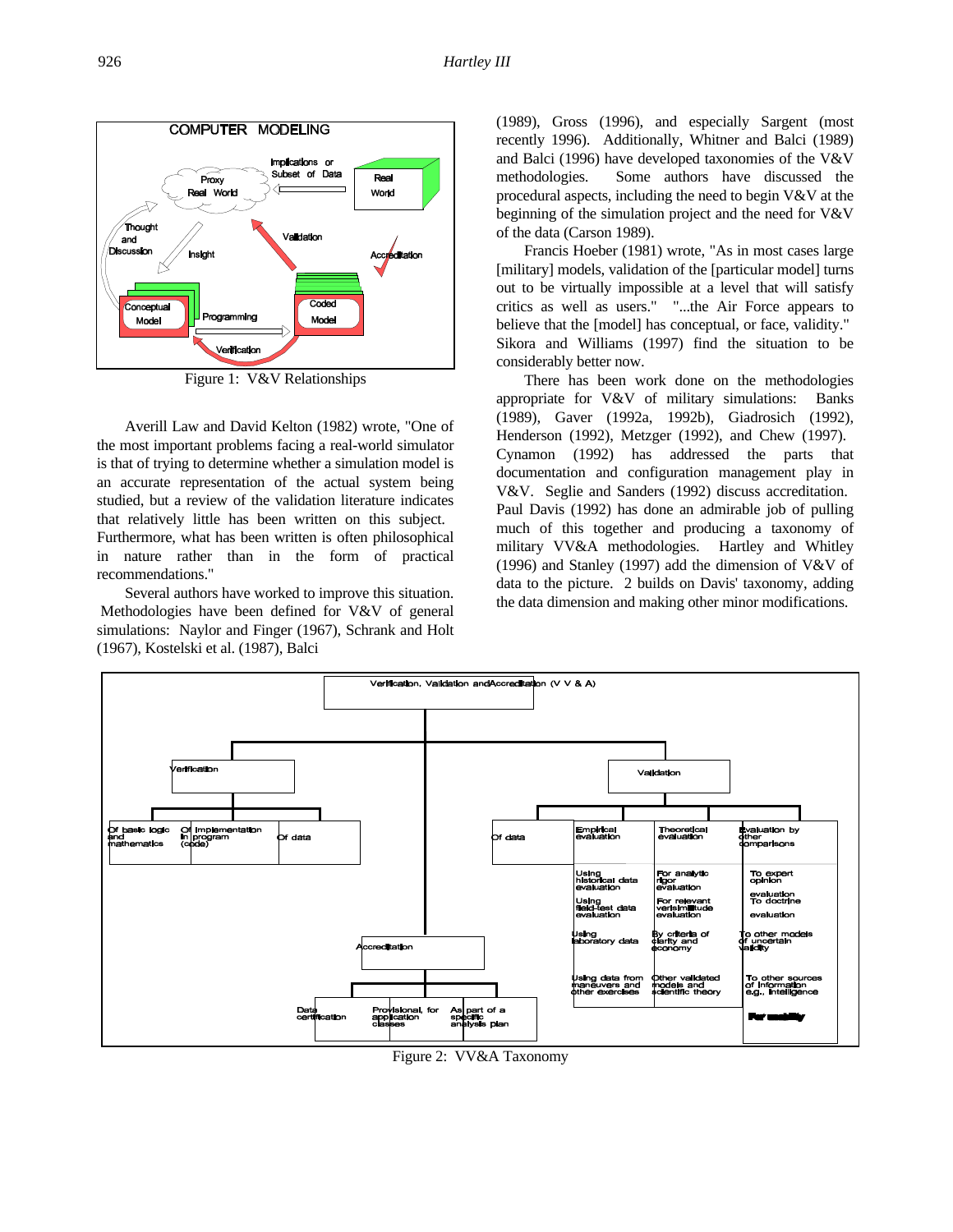It would seem obvious that V&V started at the beginning of a simulation project would find errors sooner, reducing the cost of corrections (3). However, V&V is often not considered until a model is complete, or nearly so.



Figure 3: Early Corrections vs Late Corrections

Except for V&V performed on legacy models, the current DoD regulations yield regular corrections over time, referred to as continuous V&V. Properly applied, these corrections should result in a simulation that achieves its goal, as shown in 4. This procedure is also sometimes referred to as a "build-test-build" procedure.



Figure 4: Continuous V&V

Independent V&V (IV&V) is added to the process through a series of tests of the internal V&V procedures and (possible) additional corrections, as shown in 5. The timing of the IV&V activities may coincide with major project milestones.



#### **3 PROBLEMS**

One area of concern to general simulation V&V is the concept of achieving steady-state in a simulation (Gross 1996). Unfortunately, combat simulations are interested in the transient effects produced by initial conditions, not some steady state condition. In addition, the sheer size of military simulations proliferates logic paths exponentially, making exhaustive path testing impossible. Further, some military simulations employ human-in-the-loop, or human decision-making, as part of the simulation system. This makes repeatability impossible.

The recent introduction of confederations of simulations introduced (or re-introduced) the problem of compatibility of differing modeling assumptions and techniques. Confederation problems include:

- The rapid pace of innovation, multiple configuration control schedules, and cost of joint tests reduces testing.
- A flexible confederation of connected entities (plug & play) obscures the identity of the model:  $A+B+C$ ,  $A+C$ ,  $A+B+D$ , etc.
- When an error is found, whose problem is it?
- Who pays for V&V when the separate simulations are owned by different organizations?

A simplified discussion of a real case helps illustrate the problem of confederated simulations. Suppose a confederation includes three simulations, Air, Ground, & Sea, each having been VV&Aed and found to be perfect. The Air and Sea simulations use a "hit is a kill" model, while the Ground simulation uses separate probability of hit (pH) and probability of kill-given-a-hit (pK|H) values. In this confederation, the adjudication is divided so that the simulation containing the attacking weapon defines the trajectory of weapon (whether there is a hit) and the simulation containing the attacked platform determines the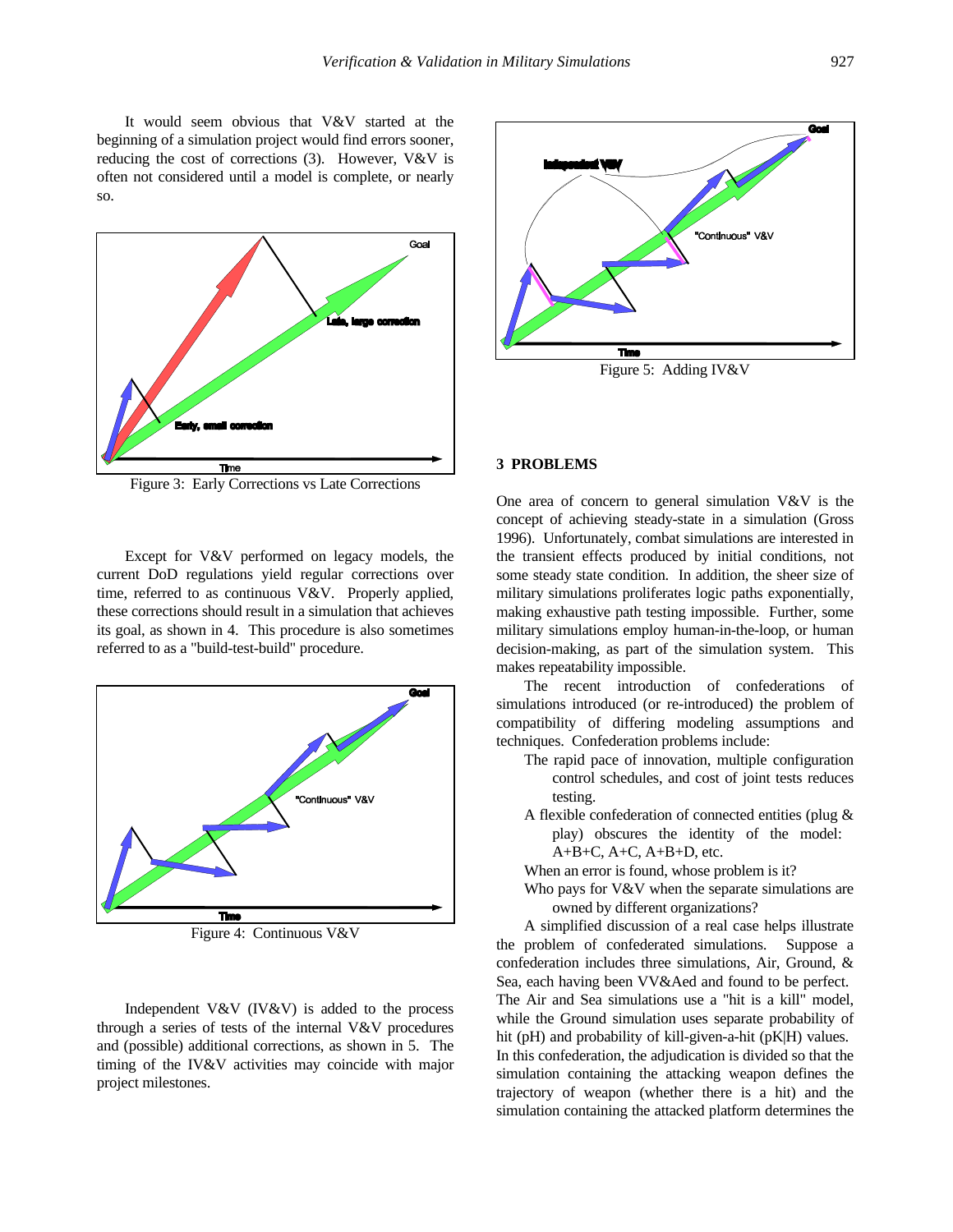damage. Consider the case where the attacking weapon  $(W_A)$  is in the Air simulation, helicopter  $(H_G)$  is in the Ground simulation, and an identical helicopter  $(H<sub>S</sub>)$  is in the Sea simulation. The Air simulation's  $W_A$  determines an  $X\%$  probability of hit, therefore  $X\%$  of  $P_S$  are killed, using the Sea simulation logic, but X% times pK|H (less than  $X\%$ ) of  $P_G$  are killed, using the Ground simulation logic. How do you set X (remembering that the Ground simulation must be able to use its own logic to fire on helicopters in the Ground simulation, also)? Despite that assumption that all three simulations are valid, the confederation produces a model of reality that is invalid. 6 illustrates the concept of joining parts that fit mechanically, but have no overall validity.



Perhaps the most critical problem for military simulations is the fact that the structures of combat processes and the interactions of these processes are essentially unknown. For example, most combat simulations use the Lanchester square & linear models for attrition processes, despite evidence that these models don't match historical combat (Hartley and Helmbold 1995 and Hartley 1995b). Most combat simulations couple force movement to the attrition equations, despite the fact that no evidence supports such a coupling (Helmbold 1995). Despite these problems, there is still a correspondence between historical combat and the results of combat models (Whitley 1991) - but we don't know why.

# **5 APPLICATIONS OF V&V**

Reports of the actual performance of V&V on military combat simulations are sparse, but appear to be increasing in number and in generality of model coverage. Hartley (1975) reported that the TAC CONTENDER model was not a global optimizer, as claimed. Tufarolo reported on

the components of V&V that were included in the development of the JTLS simulation. Hartley et al. (1989) reported on efforts to perform sensitivity analysis on JTLS. Hartley, Quillinan and Kruse (1990) reported on V&V of certain algorithms of the SIMNET system of simulations. Hartley, Radford and Snyder (1991) reported on V&V of SIMNET with respect to its domain of usefulness.

More recent work involves V&V of the complete simulation. Hartley et al. (1994) performed V&V on a model at the very beginning of its life cycle. Muessig (1997) reports on the complete V&V of a number of legacy weapons engineering-level simulations. Youngblood (1997) reports on the integrated V&V process being used in the creation of JWARS.

#### **6 COSTS**

Model development (as it actually occurs) includes both model creation (concept and coding) and V&V. The upper left quadrant of 7 shows an estimated split wherein creation costs exceed V&V costs; however, the time/cost contributions are comparable. The upper right quadrant shows an estimated split of these V&V costs between verification and validation. Verification necessarily predominates in the V&V of model development. These estimates are based on personal experience and reports such as Tufarolo's (1986). The bottom half of 7 estimates the impact of adding IV&V to model development. The increase shown is on the order of 15%. Lewis (1997) describes VV&A costs as ranging from 5% to 17.5% (his "V&V" appears to correspond to IV&V as defined here). Muessig (1997) describes V&V of six legacy models (which corresponds to IV&V here) and gives the total IV&V cost at just under 10% of the total model development costs. The split in IV&V costs, in the lower right quadrant, is based on including spot checks of verification and giving heavy emphasis to validation, thus producing a better total balance between verification and validation.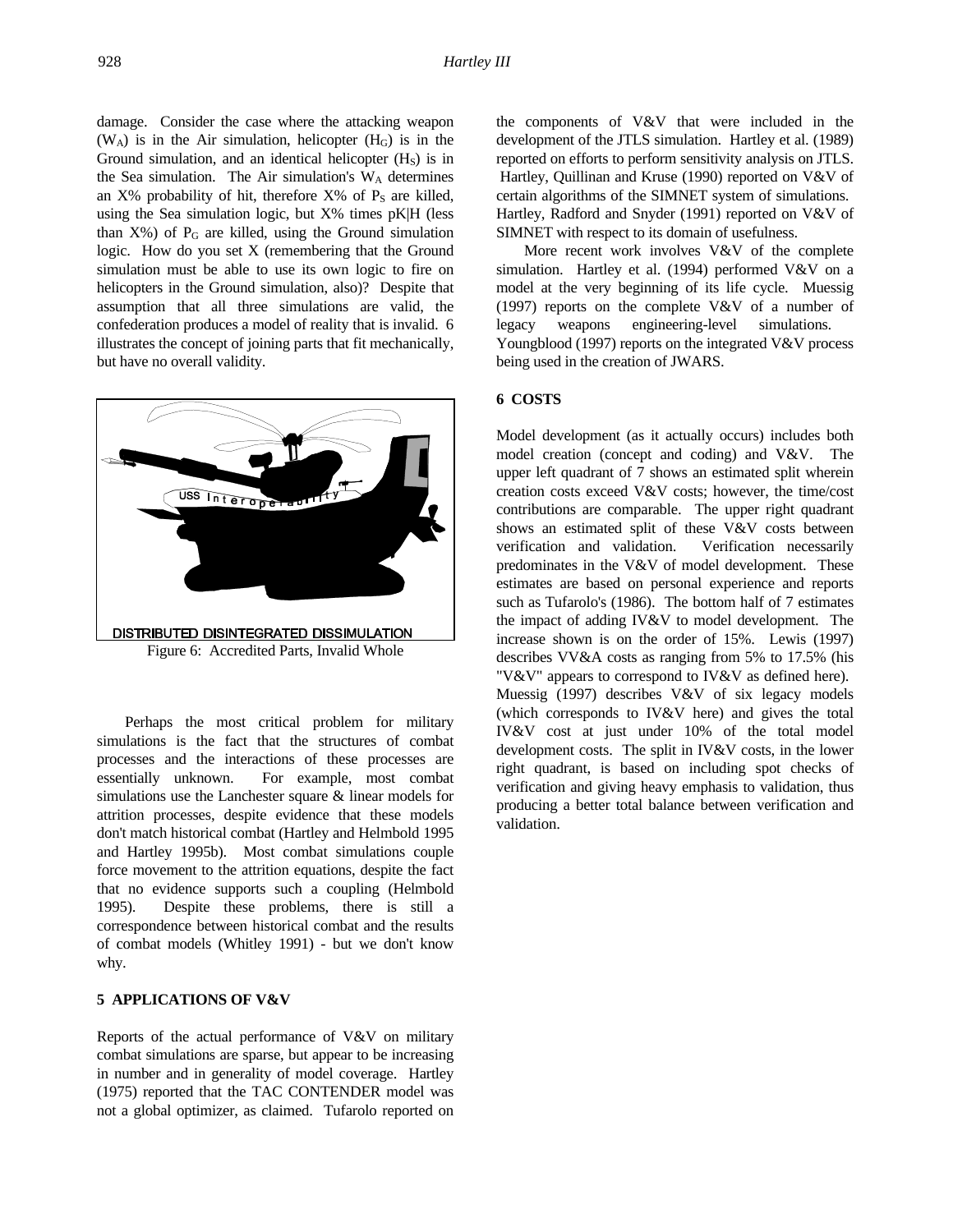

Figure 7: Military Simulation Cost Components

#### **7 PHILOSOPHY**

Francis Kapper (1981) wrote, "The most appropriate and valid objectives for using war games and simulations within the DoD context are to: better understand complex phenomena, identify problems, evaluate alternatives, gain new insights, and broaden one's perspectives. The least valid or appropriate objectives for using war games and simulations are to predict combat/crisis outcomes or control broad and highly complex programs." His statement was based on an understanding of the level of validity achievable by military simulations and the implications on the proper uses of those simulations.

The intended use of model is the proper driver for VV&A. The concept of differing uses means differing emphasis of functional models and differing precision requirements. In defining V&V, remember the Accreditation process (that focuses on use) and the cost/benefit of the V&V.

If the use is training, the goal is enhanced training value with no negative training. In training, some process detail may be less important than some visual presentation (as compared to use in development or analysis). On the other hand, it is possible that increasing the fidelity of the visual representation in virtual reality simulations may increase the subliminal acceptance of incorrect assumptions.

Things may be worse than they seem... If your business is combat... and there isn't any around... and you're bright and ambitious... ...you learn what and where you can!

What are we teaching our future generals that isn't so? (Hartley 1995a)

In development, the use of the complete spectrum of possible results may be more important than in training, where exposure to the more unlikely possibilities may be undesirable.

In analysis, the simulation must differentiate among the alternatives being analyzed, but need not differentiate elsewhere.

In deciding how much is enough, a V&V plan is required. It should be based on the intended use. For example, in training, the following provides a template:

Pick the operational training objectives that apply.

Test the model against those.

For each training objective:

Does the model address the objective? How well? What are potential negative training points?

Once the plan is defined and has been determined to be comprehensive, avoid additional issues.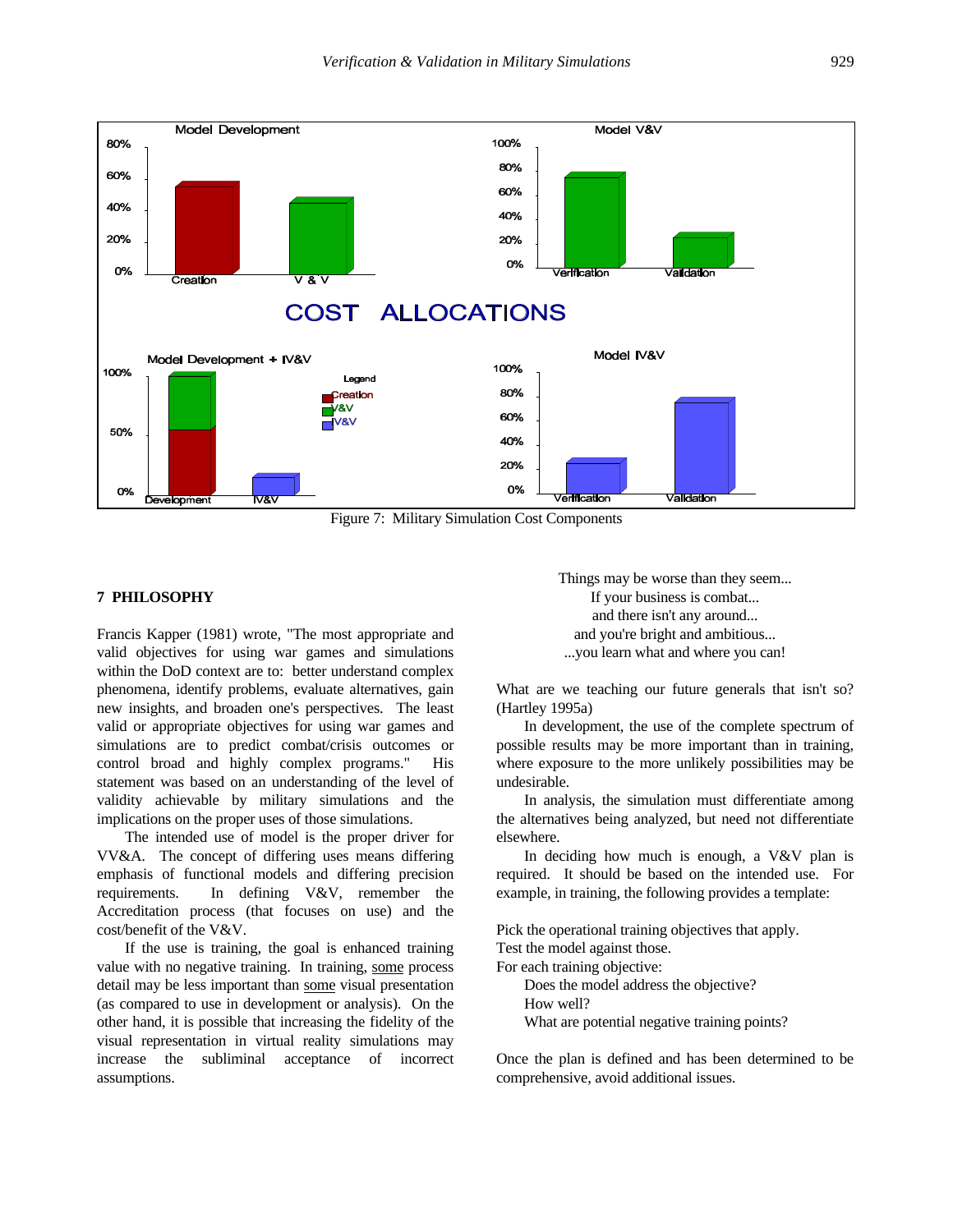# **8 SUMMARY**

We can never be confident of combat simulation validity until we are confident that we understand combat. Research is required and, until we understand combat, we must regard any validation as contingent. 8 represents the panels in the Sunday comic strips in which the reader is supposed to find six errors. However, in V&V of military simulations, the problem is harder. We don't know how many errors there are, or if there are any.



Figure 8: What is wrong with this picture?

Despite the problems, the importance of the V&V of military simulations remains. Simulations influence billions of dollars of investments and create the possibility of negative training for our forces. This importance is magnified today because our forces are small and in fast wars we can't afford mistakes, because we don't have the time and resources to recover. Well done V&V of our military simulations will reduce the number and magnitude of our mistakes.

## **ACKNOWLEDGMENT**

The submitted manuscript has been authored by a contractor of the U.S. Government under contract No. DE-AC05-84OR21400. Accordingly, the U.S. Government retains a paid-up, nonexclusive, irrevocable, worldwide license to publish or reproduce the published form of this contribution, prepare derivative works, distribute copies to the public, and perform publicly and display publicly, or allow others to do so, for U.S. Government purposes.

The Oak Ridge Federal Facilities include the East Tennessee Technology Park and the Oak Ridge Y-12 Plant, which are managed by Lockheed Martin Energy Systems, and the Oak Ridge National Laboratory, which is managed by Lockheed Martin Energy Research, Inc., for the U.S. Department of Energy. The internal

document control number of this paper is K/DSRD-3067/OL.

### **APPENDIX: MODELS**

This sections gives a brief description of each of the campaign simulations mentioned in the text.

- **ATLAS** A Tactical, Logistical, and Air Simulation. Date Implemented: ~1969. Model Type: Analysis. Proponent: Research Analysis Corporation.
- **AWSIM** Air Warfare Simulation. Date Implemented: 1988. Model Type: Training and education. Proponent: HQ USAFE Warrior Preparation Center (WPC), Einsiedlerhof Air Station, Einsiedlerhof, Germany APO AE 09094-5000.
- **CASTFOREM** Combat Arms Task Force Engagement Model. Date Implemented: 1983. Model Type: Analysis. Proponent: TRADOC Analysis Command, White Sands Missile Range (TRAC-WSMR), White Sands Missile Range, NM 88002-5502.
- **CBS** Corps Battle Simulation, Version 1.3.5; formerly known as Joint Exercise Support System (JESS). Date Implemented: 1985. Model Type: Training wargame.
- **CEM** Concepts Evaluation Model. Date Implemented: 1974. Model Type: Analytical. Proponent: U.S. Army Concepts Analysis Agency.
- **IDAGAM** Institute for Defense Analyses (IDA) Ground Air Model. Date Implemented: ~1974. Model Type: Analytical. Proponent: IDA.
- **Janus**. Date Implemented: 1978 (latest version June 1991). Model Type: Depending on the needs of its users, Janus is being used for both analysis and training and education. Proponent: Conflict Simulation Laboratory, Lawrence Livermore National Laboratory, P.O. Box 808 L-315, Livermore, CA 94550.
- **JSIMS** Joint Simulation System. Date Implemented: Under development. Model Type: Training. Proponent: Joint Simulation System Program Office.
- **JTLS** Joint Theater Level Simulation. Date Implemented: 1983, with continuous functional upgrade since then. Model Type: Analysis and training. Proponent: Joint Warfare Center, Hurlburt Field, FL 32544.
- **JWARS** Joint Warfare System. Date Implemented: Under development. Model Type: Analysis. Proponent: Office of the Director for Program Analysis and Evaluation (ODPA&E) and the Joint Staff (J-8).
- **RESA** Research, Evaluation, and Systems Analysis Facility, formerly Interim Battle Group Tactical Trainer (IBGTT). Date Implemented: 1982. Model Type: Analysis and training. Proponent: Naval Ocean Systems Center, San Diego, CA 92152.
- **TAC CONTENDER**. Date Implemented: ~1970. Model Type: Analysis. Proponent: Air Force.
- **TACWAR** Tactical Warfare. Date Implemented: ~1978. Model Type: Analysis. Proponent: Joint Staff, Force Structure, Resource, and Assessment Directorate (J-8), Automation Support Division, Washington, DC 20318-8000.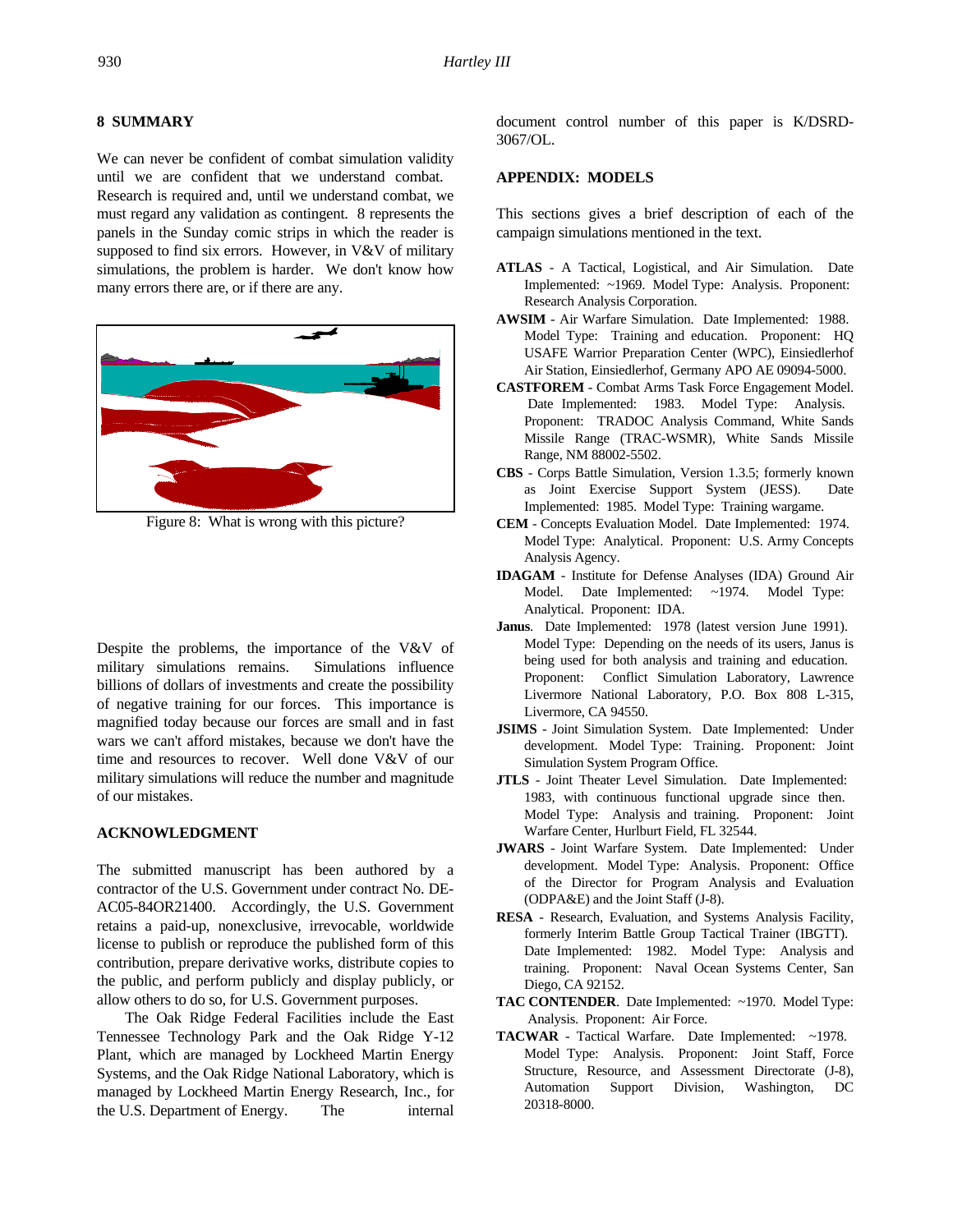- **THUNDER**. Date Implemented: 1984. Model Type: Analysis. Proponent: Analytic Model: Air Force Studies and Analyses Agency (AFSAA/SAG), Pentagon, Rm 1D380, Washington, DC 20330-5420.
- **VECTOR.** Date Implemented: ~1974 (two major revisions, latest in 1982). Model Type: Analysis. Proponent: Vector Research, Incorporated, PO Box 1506, Ann Arbor, MI 48106.
- **VIC** Vector In Commander. Date Implemented: 1986. Model Type: Analysis. Proponent: TRAC-WSMR, White Sands Missile Range, NM 88002-5502.

#### **REFERENCES**

- Balci, Osman. 1986. "Credibility Assessment of Simulation Results." *Proceedings of the 1986 Winter Simulation Conference*, ed. J. Wilson, J. Henriksen and S. Roberts, 38-44.
- Balci, Osman. 1996. "Verification, Validation and Testing of Models." *Encyclopedia of Operations Research and Management Science*, ed. Saul I. Gass & Carl M. Harris, 719-723. Boston, MA: Kluwer Academic Publishers.
- Banks, Jerry. 1989. "Testing, Understanding, and Validating Complex Simulation Models." *Proceedings of the 1989 Winter Simulation Conference*, ed. E. MacNair, K. Musselman and P. Heidelberger, 549-551. Washington, DC.
- Carson, John S., II. 1989. "Verification and Validation: A Consultant's Perspective." *Proceedings of the 1989 Winter Simulation Conference*, ed. E. MacNair, K. Musselman and P. Heidelberger, 552-558. Washington, DC.
- Chew, Jennifer P. M. 1997. "Testing and Validation of Models & Simulations, *Phalanx*, Vol. 30, No. 2.
- Cynamon, Joseph J. 1992. "The Basics." *Simulation Validation Workshop Proceedings (SIMVAL II)*, ed. Adelia E Ritchie, II 1-16. Alexandria, VA: MORS.
- Davis, Paul K. 1992. "A Framework for Verification, Validation, and Accreditation." *Simulation Validation Workshop Proceedings (SIMVAL II)*, ed. Adelia E Ritchie, VI 1-39. Alexandria, VA: MORS.
- DODD 5000.1 Department of Defense Directive 5000.1.
- DODI 5000.61 Department of Defense Instruction 5000.61.
- Gaver, Don P. 1992. "Face Validation and Face Validity." *Simulation Validation Workshop Proceedings (SIMVAL II)*, ed. Adelia E Ritchie, IV 21-22. Alexandria, VA: MORS.
- Gaver, Don P. 1992. "Sensitivity Study of a Simulation Model." *Simulation Validation Workshop Proceedings (SIMVAL II)*, ed. Adelia E Ritchie, IV 23. Alexandria, VA: MORS.
- Giadrosich, Donald. 1992. "Validating Models and Simulations." *Simulation Validation Workshop Proceedings (SIMVAL II)*, ed. Adelia E Ritchie, IV 1-16. Alexandria, VA: MORS.
- Gross, Donald. 1996. "Simulation of Discrete-Event Stochastic Systems." *Encyclopedia of Operations Research and Management Science*, ed. Saul I. Gass & Carl M. Harris, 626-633. Boston, MA: Kluwer Academic Publishers.
- Hartley, Dean S., III. 1975. *An Examination of a Distribution of Tac Contender Solutions*, TM 101-75, AD A014 426. Washington, DC: NMCSSC.
- Hartley, D. S., III. 1995. "A Mathematical Model of Attrition Data." *Warfare Modeling*, 443-466. Alexandria, VA: MORS.
- Hartley, D. S., III. 1995. "A Revisionist View of Training Simulation Validity Requirements," *Phalanx*, Vol. 28, No. 1.
- Hartley, D. S., III and R. L. Helmbold. 1995. "Validating Lanchester's Square Law and Other Attrition Models." *Warfare Modeling*, 467-492. Alexandria, VA: MORS.
- Hartley, D. S., III, K. Kruse, J. Denson, G. Austin, and R. Breuer. 1989. *Sensitivity Analysis of the Joint Theater Level Simulation: Part 1*, K/DSRD-70. Oak Ridge, TN: Martin Marietta Energy Systems, Inc.
- Hartley, D. S., III, K. Kruse, J. Martellaro, S. Packard, B. Thomas, and V. Turley. 1994. *An Independent Verification and Validation of the Future Theater Level Model Conceptual Model*, K/DSRD-1637. Oak Ridge, TN: Martin Marietta Energy Systems.
- Hartley, D. S., III, J. D. Quillinan and K. L. Kruse. 1990. *Verification and Validation of SIMNET-T*, K/DSRD-117. Oak Ridge, TN: Martin Marietta Energy Systems, Inc.
- Hartley, D. S., III, Charles Radford and Cathrine E. Snyder. 1991. *Evaluation of the Advanced Battle Simulation in WAREX 3-90*, K/DSRD-597. Oak Ridge, TN: Martin Marietta Energy Systems, Inc.
- Hartley, D. S., III and Howard Whitley. 1996. "Verification, Validation, and Certification (VV&C)." *Simulation Data and Its Management Mini-Symposium (SIMDATAM '95)*, ed. Julian I. Palmore, 11-18. Alexandria, VA: MORS.
- Helmbold, Robert L. 1995. "Rates of Advance in Land Combat Operations." *Warfare Modeling*, 493-527. Alexandria, VA: MORS.
- Henderson, Dale. 1992. "The Multidimensional Space of Validation." *Simulation Validation Workshop Proceedings (SIMVAL II)*, ed. Adelia E Ritchie, IV 17-20. Alexandria, VA: MORS.
- Hoeber, Francis P. 1981. *Military Applications of Modeling: Selected Case Studies*. New York: Gordon and Breach Science Publishers.
- Kapper, Francis B. 1981. "Wargaming I: The Simulation of Crisis." *Defense/81*, May 1981, 14-21. Arlington, VA: American Forces Information Service.
- Kostelski, Drazen, John Buzacott, Kenneth McKay, and Xiao-Gao Liu. 1987. "Development and Validation of a Systems Macro Model Using Isolated Micro Models." *Proceedings of the 1987 Winter Simulation Conference*, ed. A. Thesen, H. Grant and W. D. Kelton, 669-676. Atlanta, GA.
- Law, Averill M. and W. David Kelton. 1982. *Simulation Modeling and Analysis*. New York: McGraw-Hill Book Company.
- Lewis, Robert O. 1997. "Designing VV&A to Cost," *Phalanx*, Vol. 30, No. 2.
- Metzger, Jim. 1992. "Verification." *Simulation Validation Workshop Proceedings (SIMVAL II)*, ed. Adelia E Ritchie, III 1-12. Alexandria, VA: MORS.
- Muessig, Paul R. 1997. "Surprise, Surprise! VV&A Yields a Few Unexpected Results," *Phalanx*, Vol. 30, No. 2.
- Naylor, Thomas H. and J. M. Finger. 1967. "Verification of